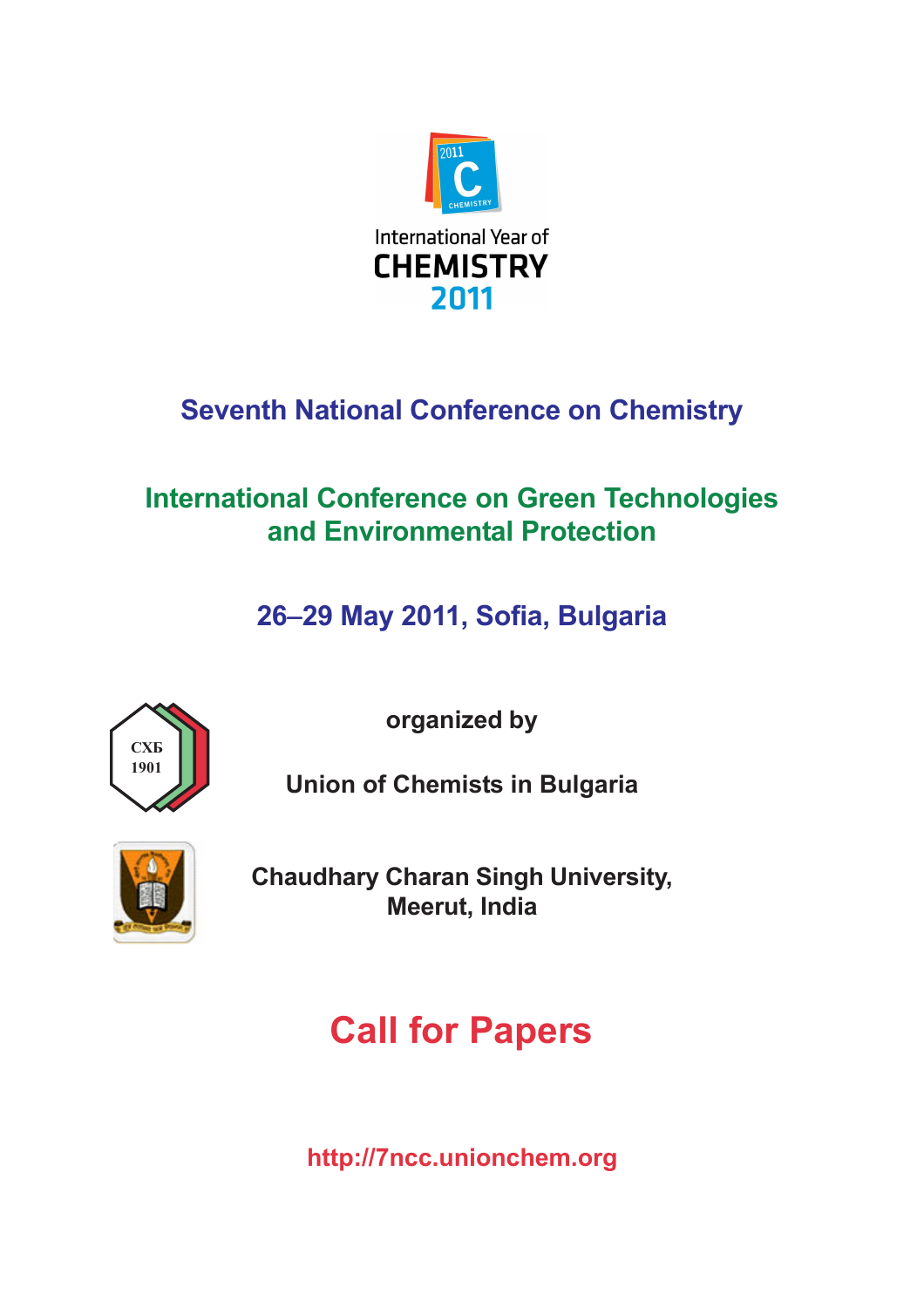### **INVITATION**

The Union of Chemists in Bulgaria (UCB) extends a cordial invitation to all scientists in the field of chemistry to participate in the Seventh National Conference on Chemistry to be held at the University of Chemical Technology and Metallurgy in Sofia (Bulgaria) from 26 to 29 May 2011.

### **ORGANIZATION**

#### **INSTITUTIONS**

Union of Chemists in Bulgaria, Union of Scientists in Bulgaria, Bulgarian Academy of Sciences, Chaudhary Charan Singh University, Meerut (India), University of Chemical Technology and Metallurgy, Sofia, Prof. A. Zlatarov University of Burgas, Faculty of Chemistry at St. K. Ohridski University of Sofia, Faculty of Chemistry at P. Hilendarski University of Plovdiv, Faculty of Chemistry at K. Preslavski University of Shumen, Faculty of Chemistry at N. Rilski Southwest University of Blagoevgrad, University of Food Technologies, Plovdiv.

#### **HONORARY COMMITTEE**

P. Bontchev, R. Chandra, D. Exerowa, R. K. Garg, I. Gutzow, S. K. Kak, M. Kidwai, D. Klissurski, J. P. Mittal, D. Pavlov, A. Popov, S. V. S. Rana, S. N. Upadhaya, I. Yuhnovski.

#### **SCIENTIFIC COMMITTEE**

**Co-chairmen:** D. Tsalev, R. K. Soni

**Members:** V. K. Aggarwal, C. Balarew, L. Boyadzhiev, K. S. Charak, S. Christoskova, M. Georgiev, A. Gupta, V. K. Gupta, N. K. Kaushik, V. Konsulov, S. Manev, G. B. Nando, C. Nanev, S. Nenkova, P. Petkov, N. Raev, I. Rashkov, V. K. Rastogi, I. Schopov, S. Soam, K. Stanulov, R. K. Suri, D. Todorovsky, B. Toshev, Ch. Tsvetanov, N. Tyutyulkov, T. Vladkova.

#### **ORGANIZING COMMITTEE**

**Chairman:** V. Beshkov **Scientific Secretaries:** Ch. Bonev, I. Havezov **Secretaries:** L. Fachikov, N. Naydenov

#### **CONFERENCE ORGANIZER**



Company for International Meetings Ltd. (http://cim.bg)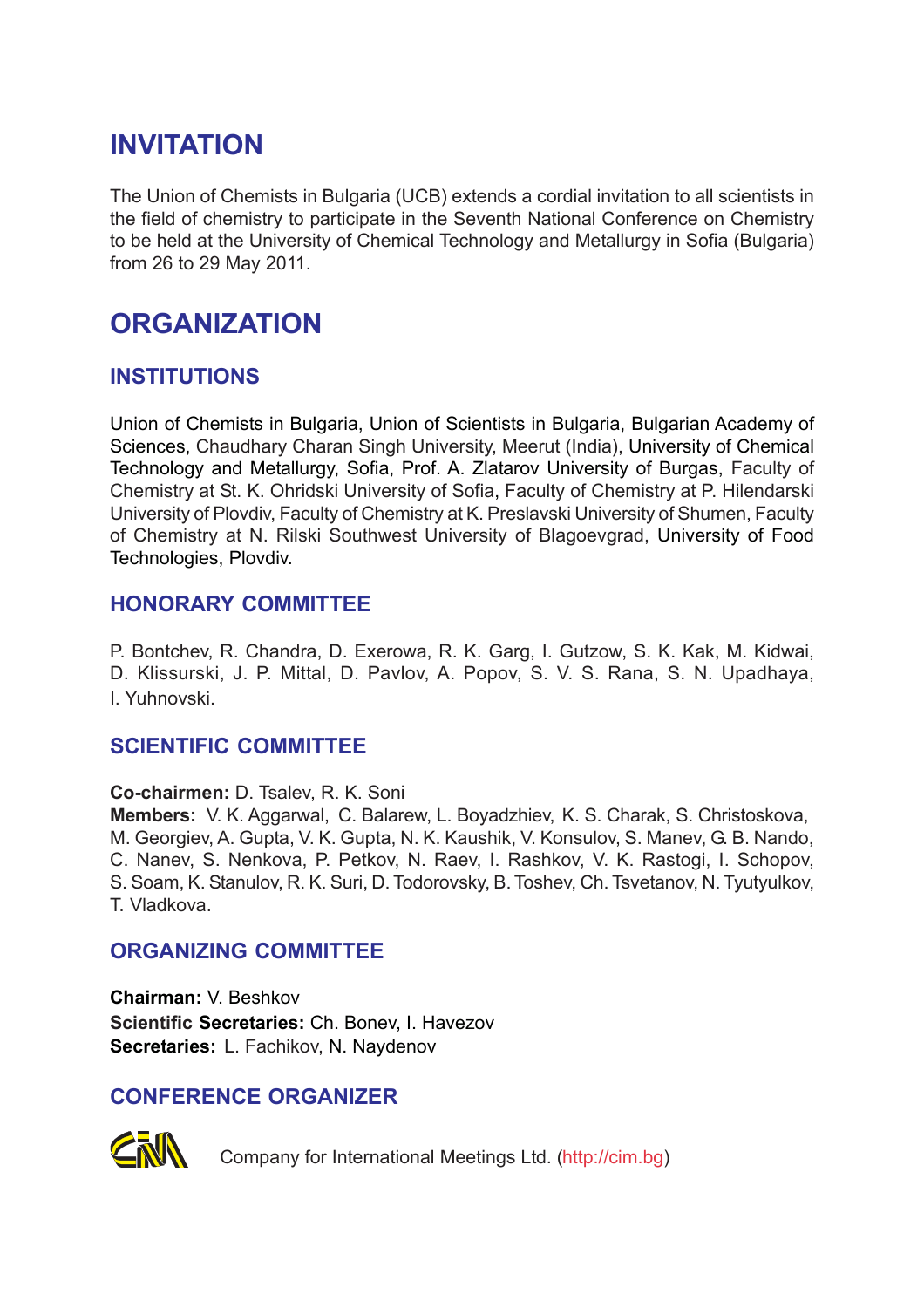# **SYMPOSIA TITLES AND CHAIRS**

- 1. Physical chemistry and electrochemistry: R. Raichev, R. Jain
- 
- 
- 
- 
- 
- 7. Chemistry and environmental protection: Y. Pelovsky, A. Mittal
- 8. Polymers (plastics, rubbers, chemical fibres, cellulose): N. Dishovsky, R. K. Soni
- 9. Chemical technologies: G. Vissokov, A. Muddoo
- 10. Biotechnologies and biomaterials **B. The B. Tchorbanov**
- 11. Oil processing, petrochemistry and organic synthesis: G. Cholakov, A. P. Gupta
- 12. Chemical education: The example of the B. Toshev, A. K. Halve

#### **GENERAL SCOPE**

- 
- 2. Organic chemistry: V. Dimitrov, P. K. Sharma
- 3. Inorganic chemistry: D. Todorovsky, R. K. Sharma
- 4. Analytical chemistry: D. Tsalev, R. K. Mahajan
- 5. Catalysis: S. Damyanova, R. D. Kaushik
- 6. Chemical engineering: V. Beshkov, M. A. Abdullaha
	-
	-
	- -
	-
	-

The Seventh National Conference on Chemistry is organized within the International Year of Chemistry 2011 and together with an International Conference on Green Technologies and Environmental Protection. The main objective of the conference is to discuss all fields of chemistry related to innovative and current topics, with emphasis on the latest developments in chemistry and relation to everyday life and clean environment. Multidisciplinary topics with related fields such as theoretical chemistry, chemical engineering, physics, earth and life sciences will be strongly encouraged. High-level scientific contributions including basic research and industrial requirements will be particularly appreciated. Papers on the following topics are invited:

Agrochemistry: fertilisers and pesticides; Analytical chemistry; Biochemistry: biomaterials and biotechnology; Catalysis; Ceramics and silicate chemistry; Chemical engineering; Chemistry and technology of polymers; Computational chemistry and molecular modelling; Electrochemistry; Inorganic chemistry; Management in chemical industries; Mineral processing; Natural products; New materials; Organic chemistry; Organometallics; Petrochemistry; Pharmaceuticals; Physical chemistry; Pulp and paper technology; Radiochemistry; Solid state chemistry; Supramolecular chemistry; Textile and leather chemistry.

### **SCIENTIFIC PROGRAMME**

The programme of the conference will consist of plenary lectures (40 min), keynote lectures (30 min), oral presentations (15 min), and posters. All the presentations should be related to recent and innovative studies. Invited keynote lectures and oral presentations will be organised in parallel sessions. Posters will be presented within 2-h poster sessions. Poster boards of 1×1-m size will be available.

### **LANGUAGE**

The official language of the conference is English.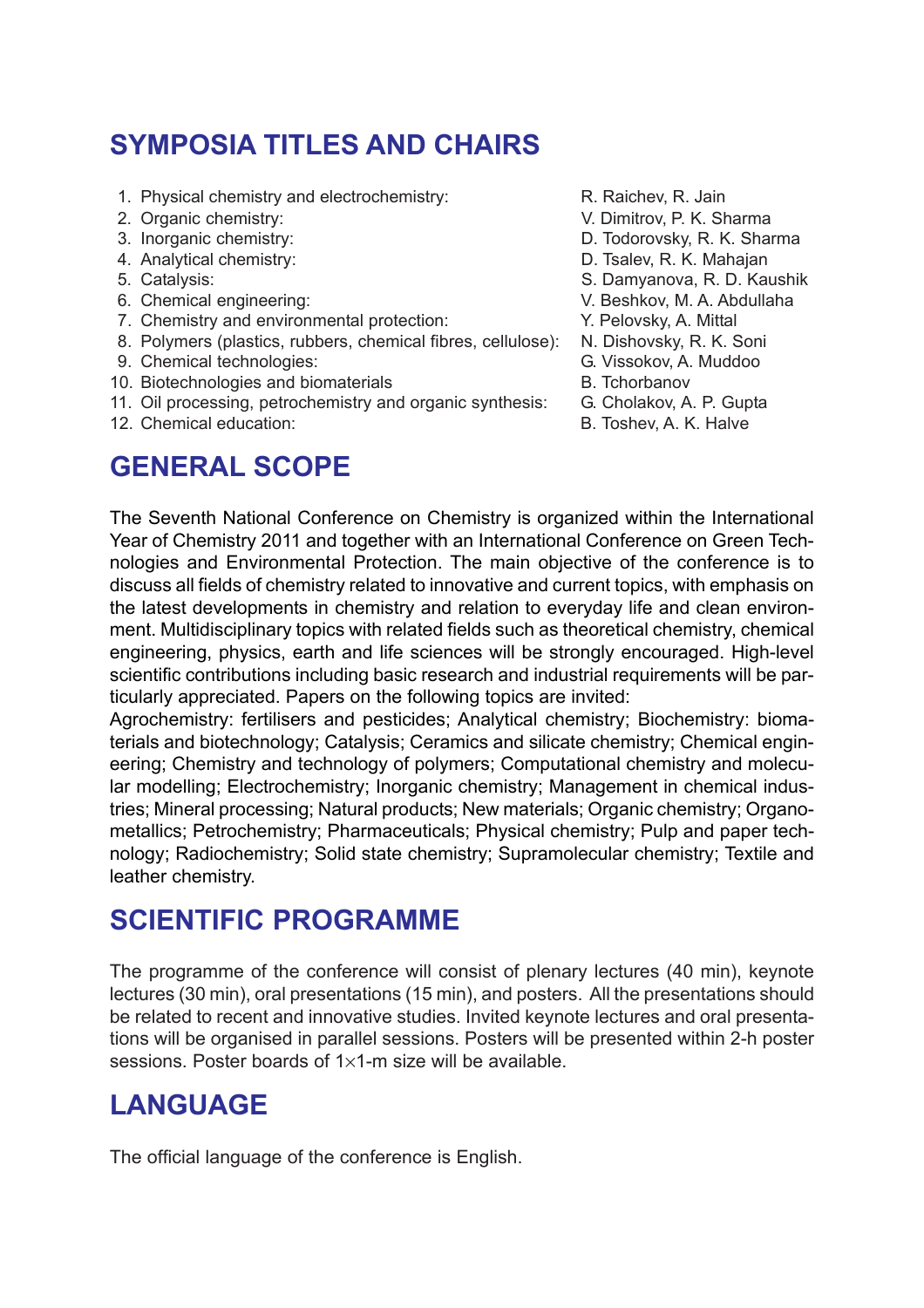# **CONTRIBUTIONS**

The selection of the oral and poster presentations will be based on half-page abstracts. New methods, approaches and applications will be encouraged. Contributions should comply with the scope of the conference. Submissions should be made online using the application form available at the web site: http://7ncc.unionchem.org. The reviewing process will be carried out online via the internet. After evaluation of the contributions the programme will be made available at the conference web site.

## **BOOK OF ABSTRACTS**

A book of abstracts and a printed programme will be handed out to the participants upon registration at the conference site.

#### **REGISTRATION FEE AND PAYMENT**

Conference ticket for participants (EURO). This includes welcome reception drink, book of abstracts and conference programme, coffee, refreshments and sightseeing tour of Sofia:

| early payment                 | 120 |
|-------------------------------|-----|
| payment after 31 January 2011 | 130 |
| payment at conference site    | 140 |

Payments should be made only by bank transfer to the following account:

Union of Chemists in Bulgaria IBAN: BG68UNCR96601018407500 BIC: UNCRBGSF UniCredit Bulbank, 1 Ivan Vazov St., 1000 Sofia, Bulgaria

### **VENUE**

The conference will be held in Sofia at the campus of the University of Chemical Technology and Metallurgy. Please visit the site at http://www.uctm.edu.

### **ACCOMMODATION**

A very wide range of accommodation from 5 star hotels to student hostels will be available during the conference. Please contact the conference organizer at the web site of the conference: http://7ncc.unionchem.org.